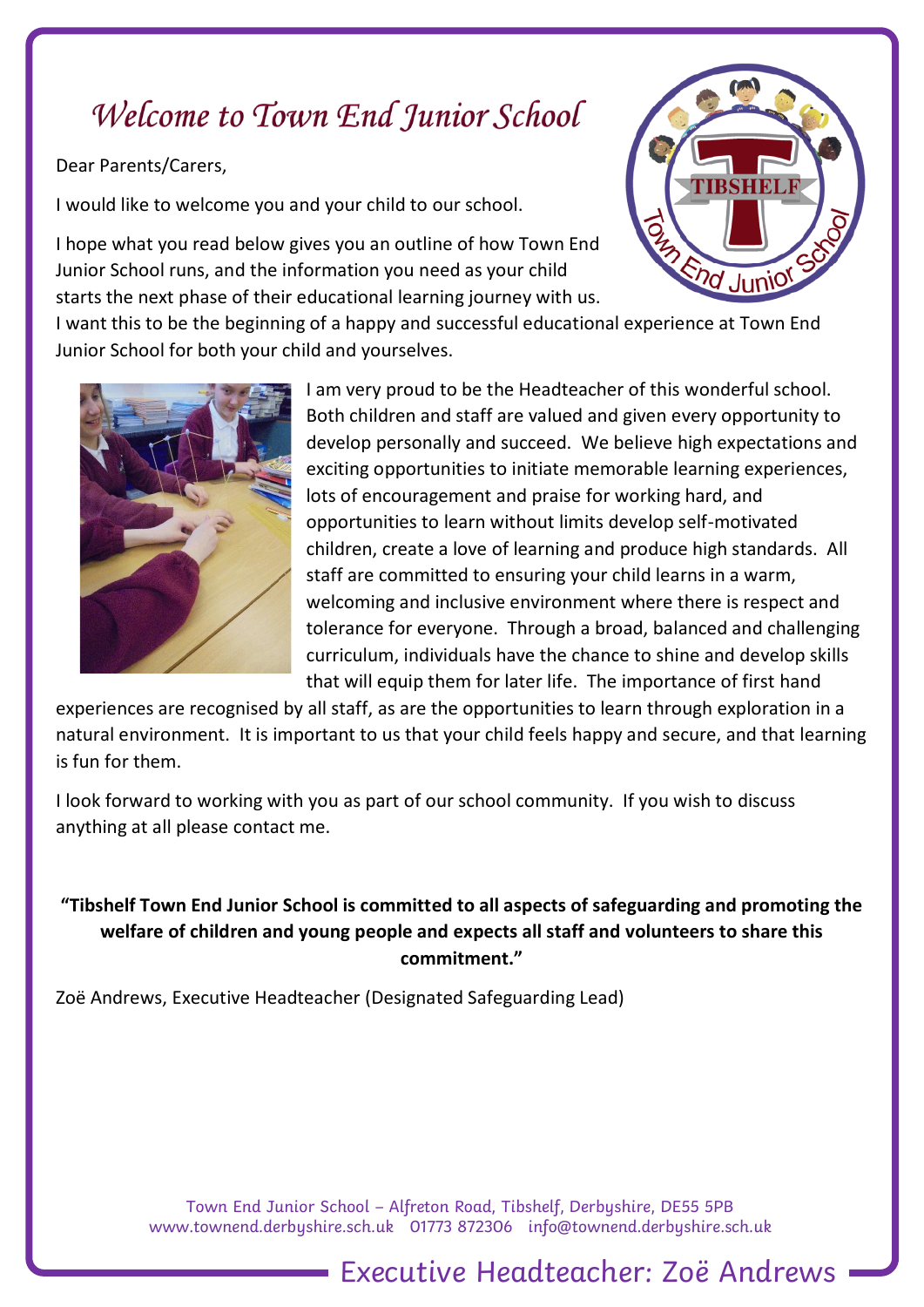# Tibshelf Town End Junior School

Alfreton Road Tibshelf Alfreton, Derbyshire, DE55 5PB Email: info@townend.derbyshire.sch.uk ZAndrews@townend.derbyshire.sch.uk Web site: www.tibshelf-inf.derbyshire.sch.uk Telephone: 01773 872306

- Executive Headteacher: Mrs. Zoë Andrews
- School Business Manager: Mr. Chris Cafferty
- **■** School Business Assistant: Mrs. Jane Haresign

### TEACHERS:

- Deputy Headteacher: Mr. Tom Worrall
- Year 3/4 Mrs. Hillary Crabtree
- Year 3/4 Mrs. Keighley Hoskyns
- Year 3/4 Miss Emma Riley
- Year 3/4 Mr. Daniel Smith
- Year 5/6 Mr. Paul Batchford
- Year 5/6 Mr. Justin Dovey
- Year 5/6 Mr. Paul Sharpe
- Year 5/6 Mrs. Cathy Taylor

### TEACHING ASSISTANTS:

- Team Leader: Mrs. Mollie Marsh Year 3/4 (PPA cover) and Year 5/6
- Specialist Teaching & Learning Assistant: Year 3/4 Cathy Blackwell (Play Leader)
- Specialist Teaching & Learning Assistant: Year 3/4- Becky Brown
- Specialist Teaching & Learning Assistant: Year 3/4 Sue Coulson
- Specialist Teaching & Learning Assistant: Year 3/4 and Year 5/6 Ali Eley
- Specialist Teaching & Learning Assistant: Year 3/4 Shirley Elks

Town End Junior School – Alfreton Road, Tibshelf, Derbyshire, DE55 5PB [www.townend.derbyshire.sch.uk](http://www.townend.derbyshire.sch.uk/) 01773 872306 info@townend.derbyshire.sch.uk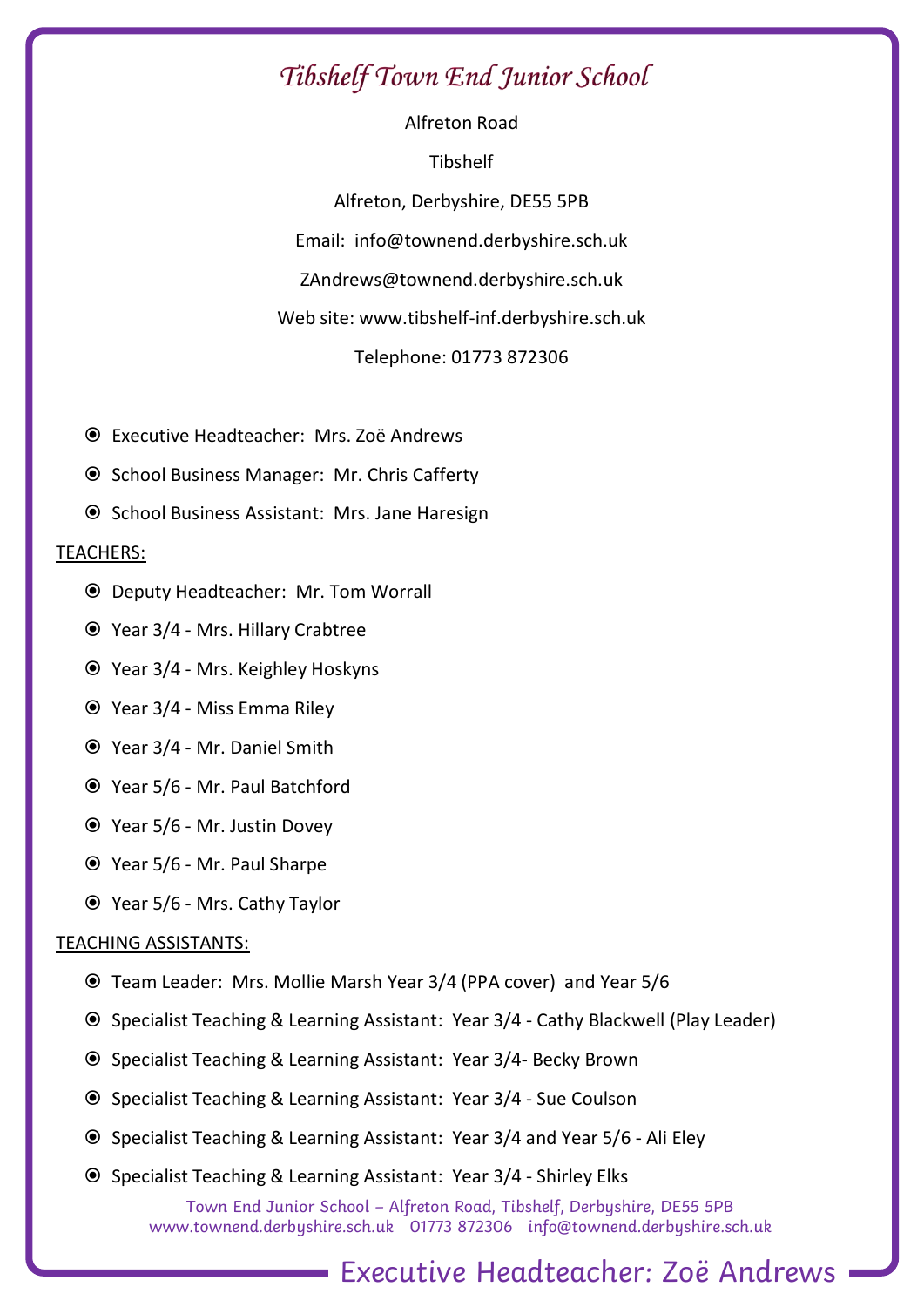- Specialist Teaching & Learning Assistant: Year 5/6 and Year 3/4 Leah Radford
- Specialist Teaching & Learning Assistant: Year 5/6 Wendy Vardy
- Learning Mentor: Mrs. Jenny Hodson

#### MID-DAY SUPERVISORS:

- Mrs Trina Barrett (Senior Mid-Day Supervisor)
- Mrs. Diane Beard
- Mrs. Leanne Dunn
- Mrs. Jane Haresign
- Mrs. Leah Radford

#### CARETAKER/CLEANER:

Rob Shaw

CLEANER:

- **■** Kathryn McLachlan
- Chair of Governors: Mr. Barrie Green

### **General Information:**

Currently we have three classes of mixed Year 3/4 children and three classes of Year 5/6 children. Classes take account of friendships and good working relationships, and staffing is determined by the level of need in a class.

The school day: School starts at 8.45am, the gates will be opened at 8.35am to ensure all children are in class and ready to learn on time. The gates will close promptly at 8.45am, if your child arrives after this, they will need to use the main school entrance. Break time is usually 10.40- 10.55am. Lunch time is 12 – 1pm. The school day ends at 3.15pm.

At the start of the day children come into school through the gates at the back of school. There is always at least one member of staff there to greet your child, and other members of staff will be in school to support children to organise themselves and get into class. If you feel you need to come into school initially with your child that is absolutely fine, your child might need that reassurance. At the end of the day please come onto the playground to collect your child; if you are not collecting your child please make sure they know how they are getting home - whether they are

> Town End Junior School – Alfreton Road, Tibshelf, Derbyshire, DE55 5PB [www.townend.derbyshire.sch.uk](http://www.townend.derbyshire.sch.uk/) 01773 872306 info@townend.derbyshire.sch.uk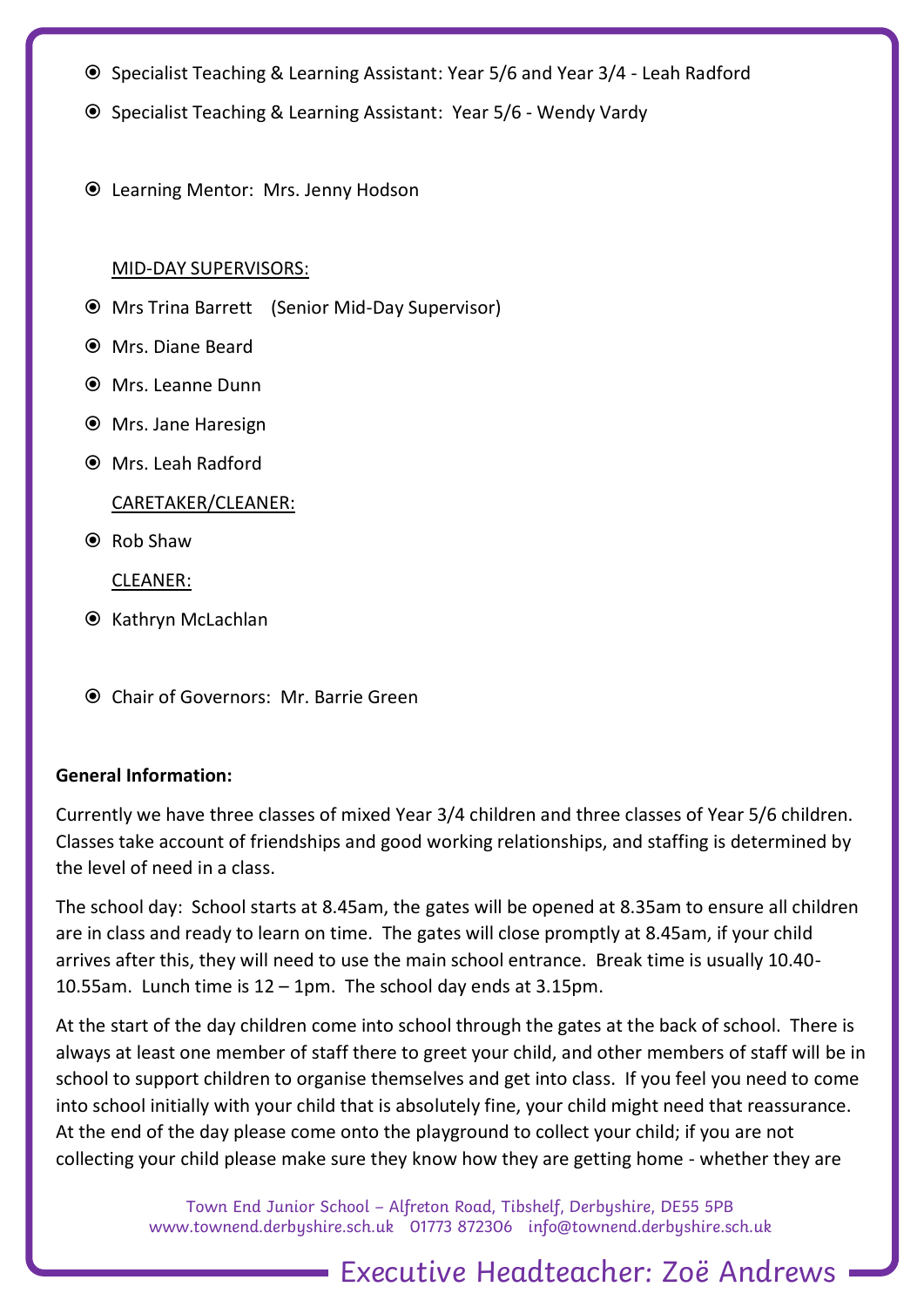going on the bus, walking with older siblings, being collected by someone else, going to a club or After Care. **This should be written in their diary if you are not collecting them.**

The school bus leaves Hawthorne Avenue at 8.30am. It picks up children at various points in the village and brings them to school. After school the bus leaves Town End Junior School at 3.15pm. Children going on the bus will leave school first; the bus bell goes at 3.12pm. The present cost is 50p per journey. Please note that it is parents' responsibility to get their child/children to school on time. Therefore parents/carers should wait at the bus stop until their child/children have got on and the bus has departed. Staff do this at the end of the day, but parents/carers should be aware that there is not a member of staff on the bus so children must behave sensibly. On rare occasions when the bus does not come, parents/carers are responsible for getting their child/children to and from school. The school bus is not an entitlement for children at Town End Junior School. The bus service runs 'on the back of the service provided by The Community School' to make this a financially viable transport option for the younger children in the village.

Breakfast Club and After School Care are run by our Teaching Assistants. The cost is £4 per hour, Breakfast Club starts at 7.30am and After Care finishes at 5.15pm. The spare classroom in the Year 5/6 area is used as well as the outdoor learning spaces when the weather is fine. Booking for these is via The Jotter app; if you need care at short notice just give us a call or send in a message.

**Breaktime:** Your child may bring in 20p daily to purchase a piece of fruit/bag of raisins from the Tuck Shop (sponsored by Tibshelf Co-op). This is run by our older children. If you prefer you may send in a healthy snack with them (no chocolate covered snacks please). Bottles of water are also sold for 50p.

**Lunchtime:** The current cost of a hot school meal is £2.20 per day. This is payable through Parent Pay. Children may choose to bring sandwiches. Derbyshire County Council produce a menu each term, this is available on the school website or on the Derbyshire County Council website.

At playtimes and lunchtimes children play on both playgrounds and in the fine weather can use the field and the Junior Gym. There are lots of things to do; the playground is zoned so that children can play with/use different equipment safely, or they can choose the quieter areas to sit and chat or play quieter games. The outdoor gazebo is set up for use and this provides a quieter space on the field. Our Play Leader, Cathy and her School Sport's Crew support the children to use the equipment safely and purposefully during these times. There are always at least two members of staff on duty, often more than that.

The Year 3/4 learning space is mainly to the right of the school as you come in through the front door. There are four classrooms, one is used as a library/additional learning space, and the girls' and boys' toilets.. If you go through the main door and turn left and then immediately right you will go down to the hall (used for assemblies, P.E., lunchtimes) and the two doors lead out onto the playgrounds. There are girls' and boys' toilets in that area too. The school building is accessible for wheelchair users.

**Uniform:** You are able to purchase uniform via the website - LINK. All uniform should be clearly named, especially sweatshirts and cardigans. **Pre-owned uniform is available from the cabin at** 

> Town End Junior School – Alfreton Road, Tibshelf, Derbyshire, DE55 5PB [www.townend.derbyshire.sch.uk](http://www.townend.derbyshire.sch.uk/) 01773 872306 info@townend.derbyshire.sch.uk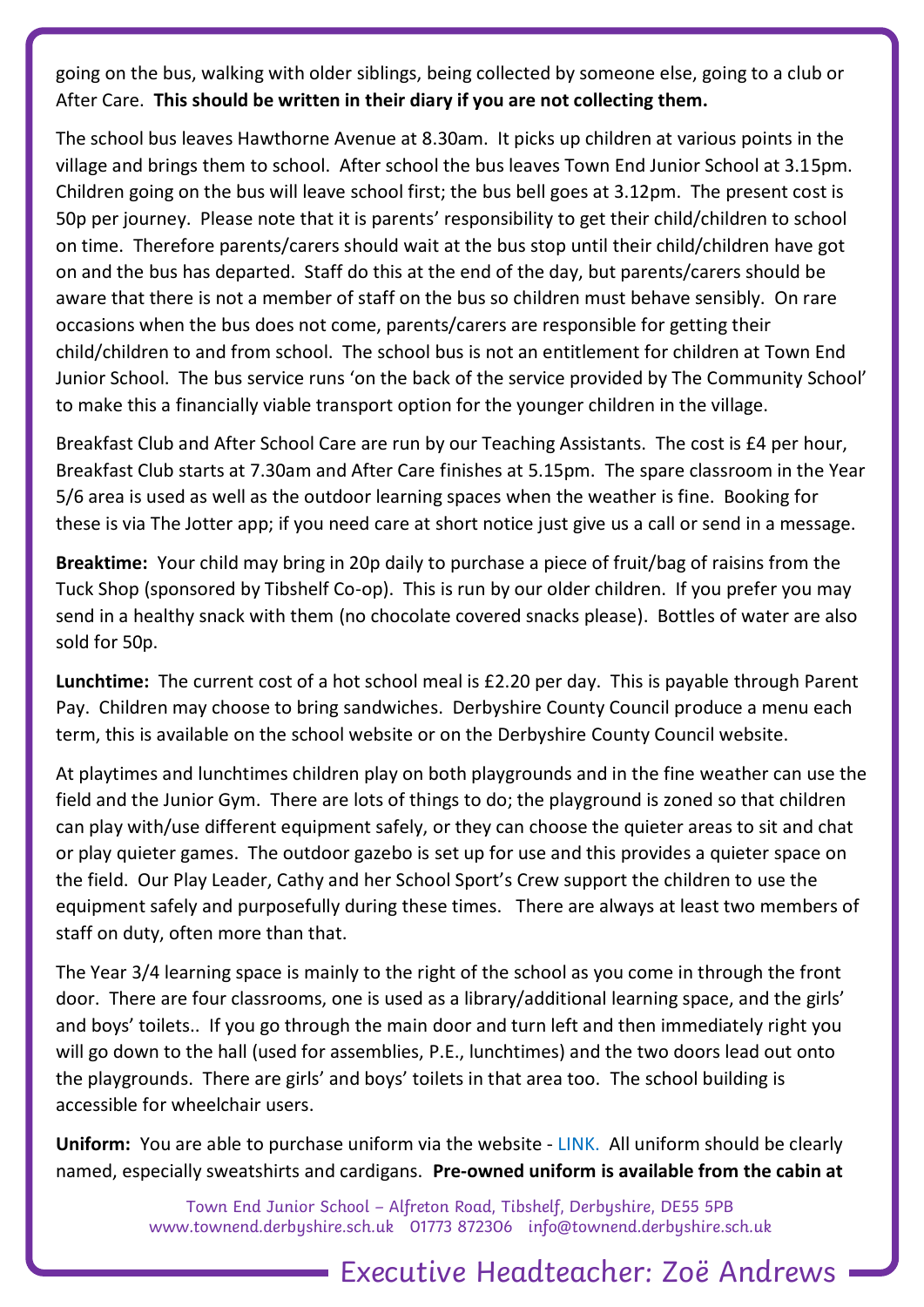**The Infant School; you can either purchase uniform at a greatly reduced price or swap uniform you have for larger sizes.** Please ask if you require anything bringing down to The Junior School. Payment is cash or via BACS transfer. Please check what colour t-shirt your child needs for P.E. This may not be the same as The Infant school.

**Medical Needs:** If your child has any medical needs or requires medication to be administered on a regular basis during the school day, please let us know as soon as possible so we can ensure their needs are met, and any staff training is completed. All staff are first aid trained.

**P.E.** Your child will take part in at least 2 hours of Physical Education every week, plus an outdoor learning session. On these days please make sure your child comes to school in their P.E. kit with suitable footwear. On P.E. days, if your child has their ears pierced they should either remove their ear-rings or come to school with them taped. This is for safety reasons.

## **Behaviour:**

We embrace the Olympic values as our core values across school; DETERMINATION – PASSION – RESPECT – HONESTY – SELF-BELIEF – TEAMWORK. Alongside these we want the children at our school to be proud be part of our Tibshelf Schools community –

> **T** – Tenacious **I** – Imaginative **B** – Brave **S** – Skilful **H** – Honest **E** – Enthusiastic **L** – Life Long Learners **F** – Friendly

Simple rules are designed to ensure your child is safe and happy at school. We share these with the children regularly and encourage them to be involved in developing these –

We expect a high standard of behaviour from everyone in school.

We listen respectfully to others and do as we are asked first time.

We will keep our hands and feet to ourselves.

We speak kindly and politely to others.

We walk sensibly around school.

We respect the school and everyone's belongings.

❖ We support children to understand their emotions and help them to make good choices.

Town End Junior School – Alfreton Road, Tibshelf, Derbyshire, DE55 5PB [www.townend.derbyshire.sch.uk](http://www.townend.derbyshire.sch.uk/) 01773 872306 info@townend.derbyshire.sch.uk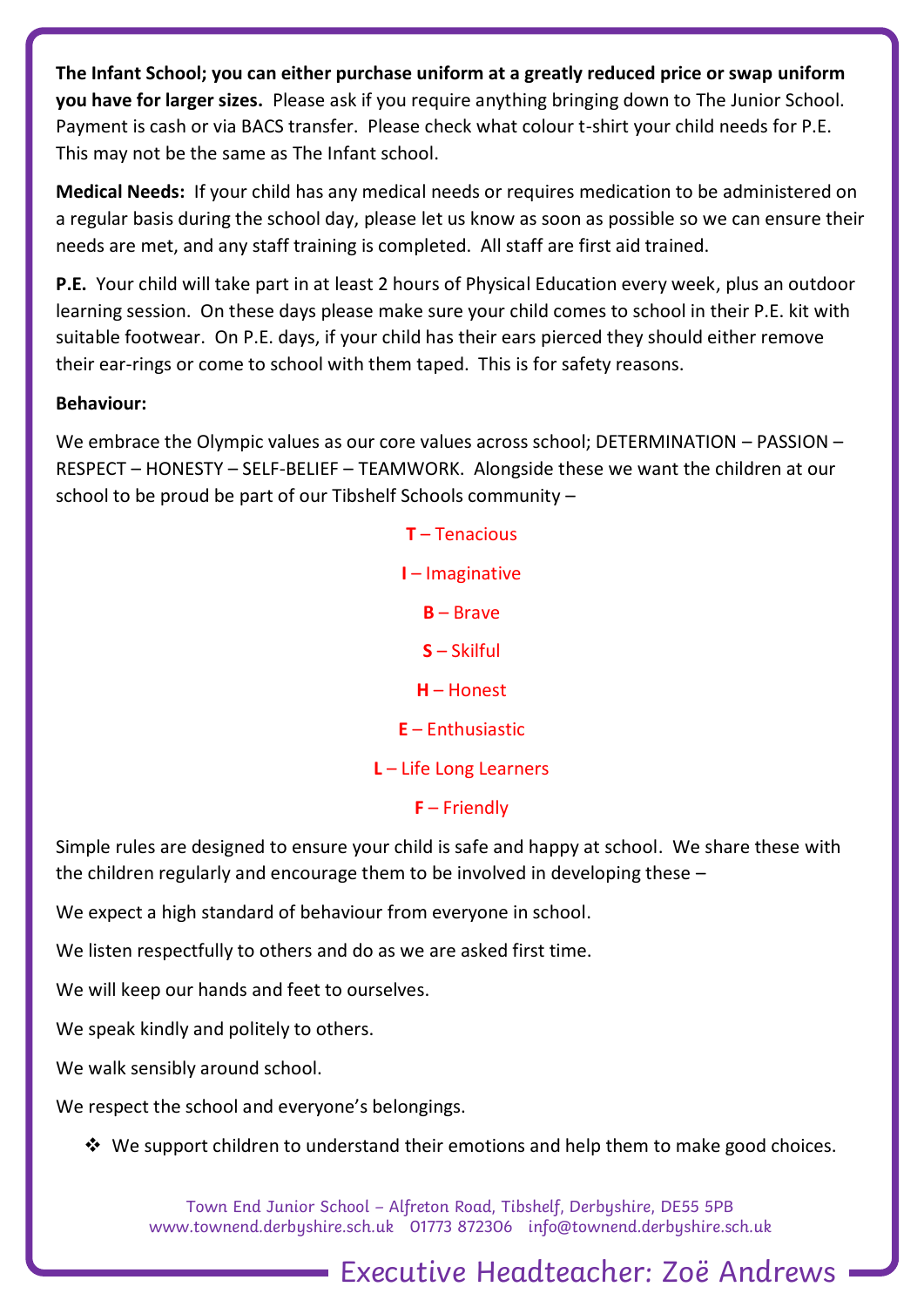- ❖ We make sure that our children are aware of our expectations for good behaviour in and out of school.
- ❖ We expect our children to behave in a sensible and helpful manner, to co-operate with each other, and to follow the requests of teachers, teaching assistants, mid-day supervisors, and all who work in our school.
- ◆ We believe that every child wants to please, and all staff are expected to be positive and praise and reward good behaviour.

If we have any concerns about your child's behaviour we will ask you to come into school and talk to us.

If you have concerns about your child's behaviour, please feel you can ask for our support.

In some circumstances, after speaking with you, we may agree to ask other agencies such as Behaviour Support for advice and help.

We have recently streamlined our reward system; staff and children have been involved with this;

**Merits:** Merits are personal achievement awards – children need to work hard and do their best at all times, and continue to raise the standards they are aiming to achieve. Merit stickers may be given for an outstanding piece of work – children will be asked to bring their work to the office and share it with either myself or Mr. Worrall. Children need to collect their MERIT STICKERS in their reading diary – if they lose their reading diary, they lose their MERITS! When children collect THREE MERITS they can have a dip in the prize drawer OR they can save their MERITS to choose a prize to a higher value 7 or 12.

**Team Points:** Each of your children will be given a TEAM POINT card. Their aim is to fill both sides of this card. When the card is full they will be able to have a dip in the prize drawer. When their TEAM POINT card is completed the total number of stickers will be added to their house team point total.

**Reading 5 times a week:** To encourage your child to read at least five times a week there is a book of special raffle tickets in each class. Every week that they read at least five times, they will earn a raffle ticket to put in the box. At the end of each term (6 times a year) a raffle ticket will be drawn out of each class box – the owner of the winning ticket will be able to choose a prize. The more tickets you have in your class box, the better chance you have of winning! We know that reading will make your child cleverer, a child who reads little and often will become a better reader and in turn a better writer. When you hear your child read, please make a note in their reading diary. The week runs Thursday to Thursday so we can get our reader's names onto the Celebration newsletter that goes out on a Friday.

GOOD TO BE GREEN – YELLOW/RED CARDS: The school has a zero tolerance approach to using inappropriate language towards or about children or any adults in school. A red card will be given for incidents such as using racist or homophobic language towards or about children or any adults in school, behaving unkindly or aggressively towards children or any adults in school, treating

> Town End Junior School – Alfreton Road, Tibshelf, Derbyshire, DE55 5PB [www.townend.derbyshire.sch.uk](http://www.townend.derbyshire.sch.uk/) 01773 872306 info@townend.derbyshire.sch.uk